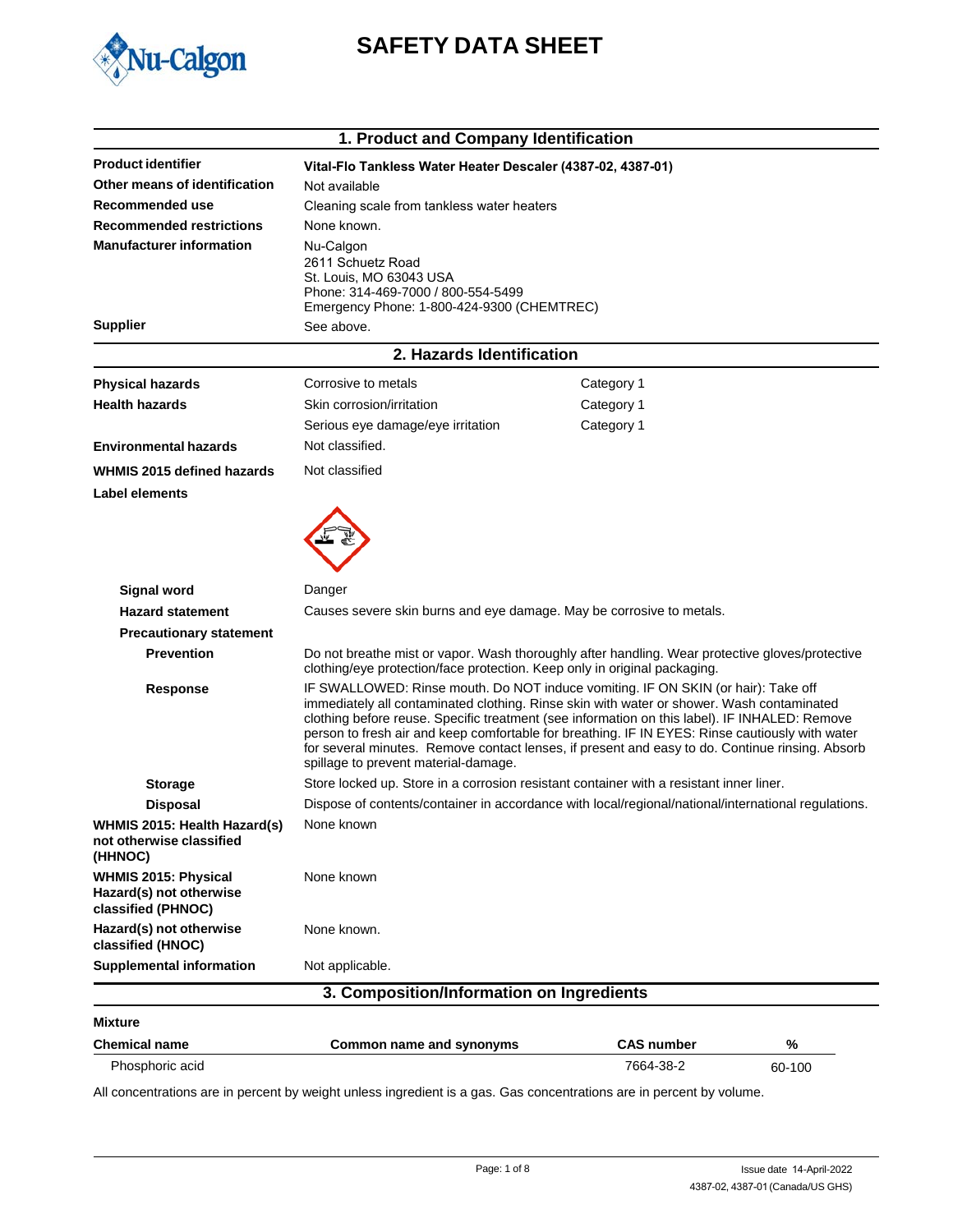| <b>4. First Aid Measures</b>                                                 |                                                                                                                                                                                                                                          |  |
|------------------------------------------------------------------------------|------------------------------------------------------------------------------------------------------------------------------------------------------------------------------------------------------------------------------------------|--|
| <b>Inhalation</b>                                                            | IF INHALED: Remove person to fresh air and keep comfortable for breathing. Immediately call a<br>POISON CENTER/doctor.                                                                                                                   |  |
| <b>Skin contact</b>                                                          | IF ON SKIN (or hair): Take off immediately all contaminated clothing. Rinse skin with water. Wash<br>contaminated clothing before reuse. Immediately call a POISON CENTER/doctor. Specific<br>treatment (see information on this label). |  |
| Eye contact                                                                  | IF IN EYES: Rinse cautiously with water for several minutes. Remove contact lenses, if present<br>and easy to do. Continue rinsing. Immediately call a POISON CENTER/doctor.                                                             |  |
| Ingestion                                                                    | IF SWALLOWED: Rinse mouth. Do NOT induce vomiting. Immediately call a POISON CENTER or<br>doctor/physician.                                                                                                                              |  |
| <b>Most important</b><br>symptoms/effects, acute and<br>delayed              | Burning pain and severe corrosive skin damage. Causes serious eye damage. Symptoms may<br>include stinging, tearing, redness, swelling, and blurred vision. Permanent eye damage including<br>blindness could result.                    |  |
| Indication of immediate<br>medical attention and special<br>treatment needed | Provide general supportive measures and treat symptomatically. Keep victim under observation.<br>Symptoms may be delayed.                                                                                                                |  |
| <b>General information</b>                                                   | Ensure that medical personnel are aware of the material(s) involved, and take precautions to<br>protect themselves.                                                                                                                      |  |
|                                                                              | 5. Fire Fighting Measures                                                                                                                                                                                                                |  |
| Suitable extinguishing media                                                 | Treat for surrounding material.                                                                                                                                                                                                          |  |
| Unsuitable extinguishing                                                     | Do not use water jet as an extinguisher, as this will spread the fire.                                                                                                                                                                   |  |

| Suitable extinguishing media                                     | Treat for surrounding material.                                                               |
|------------------------------------------------------------------|-----------------------------------------------------------------------------------------------|
| Unsuitable extinguishing<br>media                                | Do not use water jet as an extinguisher, as this will spread the fire.                        |
| Specific hazards arising from<br>the chemical                    | During fire, gases hazardous to health may be formed.                                         |
| Special protective equipment<br>and precautions for firefighters | Self-contained breathing apparatus and full protective clothing must be worn in case of fire. |
| Fire-fighting<br>equipment/instructions                          | Move containers from fire area if you can do so without risk.                                 |
| <b>Specific methods</b>                                          | Use standard firefighting procedures and consider the hazards of other involved materials.    |
| <b>General fire hazards</b>                                      | No unusual fire or explosion hazards noted.                                                   |
| <b>Hazardous combustion</b><br>products                          | May include and are not limited to: Oxides of phosphorus. Hydrogen gas.                       |

## **6. Accidental Release Measures**

| Personal precautions,<br>protective equipment and<br>emergency procedures | Keep unnecessary personnel away. Keep out of low areas. Keep people away from and upwind of<br>spill/leak. Wear appropriate protective equipment and clothing during clean-up. Do not breathe<br>mist or vapor. Do not touch damaged containers or spilled material unless wearing appropriate<br>protective clothing. Ensure adequate ventilation. Local authorities should be advised if significant<br>spillages cannot be contained. For personal protection, see section 8 of the SDS.                                                            |  |
|---------------------------------------------------------------------------|--------------------------------------------------------------------------------------------------------------------------------------------------------------------------------------------------------------------------------------------------------------------------------------------------------------------------------------------------------------------------------------------------------------------------------------------------------------------------------------------------------------------------------------------------------|--|
| <b>Methods and materials for</b><br>containment and cleaning up           | Stop the flow of material, if this is without risk. Should not be released into the environment.<br>Large Spills: Dike the spilled material, where this is possible. Cover with plastic sheet to prevent<br>spreading. Absorb in vermiculite, dry sand or earth and place into containers. Prevent entry into<br>waterways, sewer, basements or confined areas. Following product recovery, flush area with water<br>Small Spills: Wipe up with absorbent material (e.g. cloth, fleece). Clean surface thoroughly to<br>remove residual contamination. |  |
| <b>Environmental precautions</b>                                          | Never return spills to original containers for re-use. For waste disposal, see section 13 of the SDS.<br>Prevent further leakage or spillage if safe to do so. Do not contaminate water. Avoid discharge into<br>drains, water courses or onto the ground.                                                                                                                                                                                                                                                                                             |  |
| 7. Handling and Storage                                                   |                                                                                                                                                                                                                                                                                                                                                                                                                                                                                                                                                        |  |
| Precautions for safe handling                                             | Avoid contact with eyes, skin and clothing. Do not breathe mist or vapor. Avoid prolonged<br>exposure. Provide adequate ventilation. Wear appropriate personal protective equipment. Observe<br>good industrial hygiene practices. Use care in handling/storage.                                                                                                                                                                                                                                                                                       |  |
| Conditions for safe storage,                                              | Store locked up. Keep container tightly closed. Store away from incompatible materials (see                                                                                                                                                                                                                                                                                                                                                                                                                                                            |  |

**Conditions for safe storage, including any incompatibilities** Section 10 of the SDS).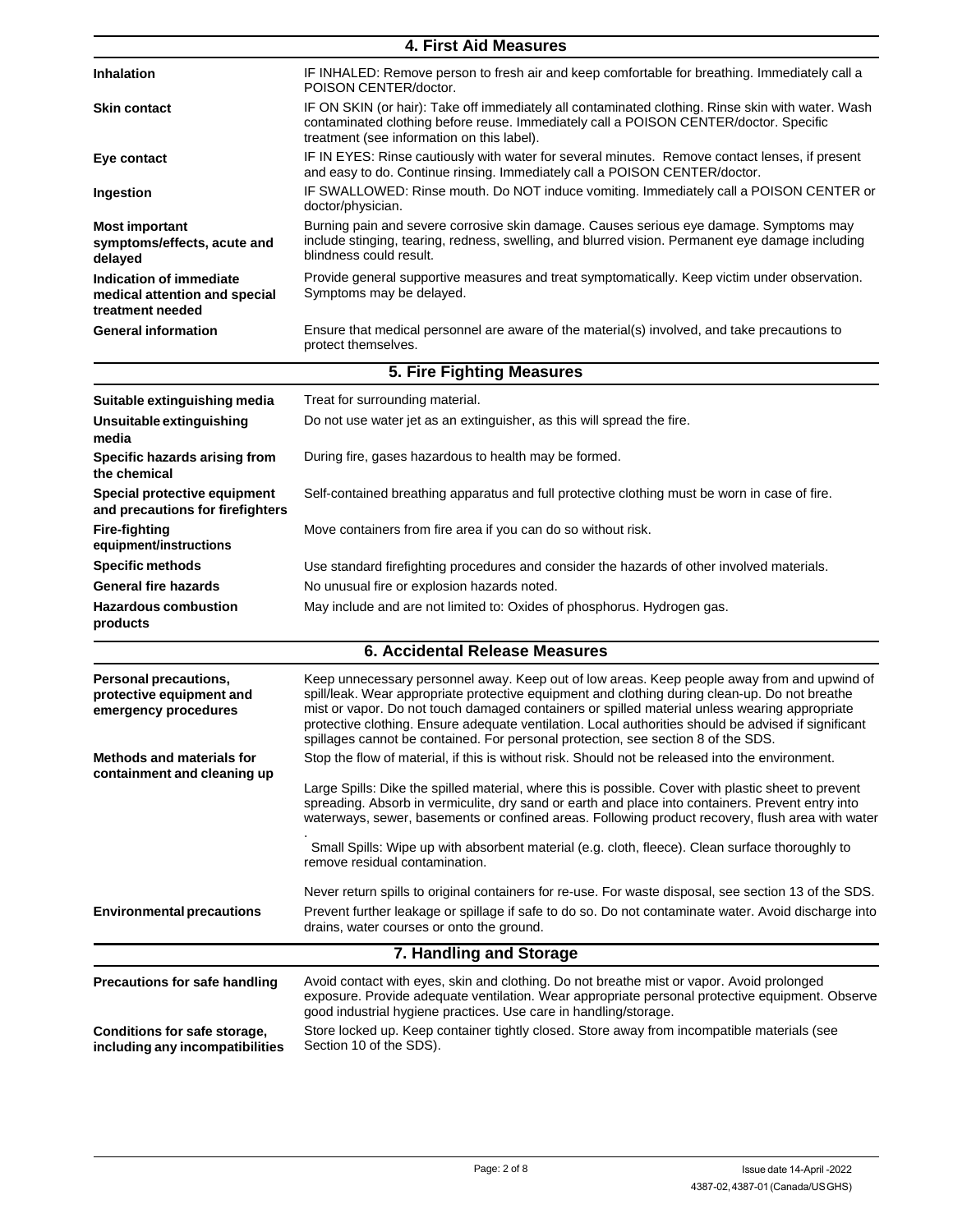| 8. Exposure Controls/Personal Protection    |                                                                                                                                                                                                                                                                                                                                                                                                        |              |  |
|---------------------------------------------|--------------------------------------------------------------------------------------------------------------------------------------------------------------------------------------------------------------------------------------------------------------------------------------------------------------------------------------------------------------------------------------------------------|--------------|--|
| <b>Occupational exposure limits</b>         |                                                                                                                                                                                                                                                                                                                                                                                                        |              |  |
|                                             | US. OSHA Table Z-1 Limits for Air Contaminants (29 CFR 1910.1000)                                                                                                                                                                                                                                                                                                                                      |              |  |
| <b>Components</b>                           | <b>Type</b>                                                                                                                                                                                                                                                                                                                                                                                            | Value        |  |
| Phosphoric acid (CAS<br>7664-38-2)          | PEL                                                                                                                                                                                                                                                                                                                                                                                                    | 1 $mg/m3$    |  |
| <b>US. ACGIH Threshold Limit Values</b>     |                                                                                                                                                                                                                                                                                                                                                                                                        |              |  |
| <b>Components</b>                           | <b>Type</b>                                                                                                                                                                                                                                                                                                                                                                                            | Value        |  |
| Phosphoric acid (CAS<br>7664-38-2)          | <b>STEL</b>                                                                                                                                                                                                                                                                                                                                                                                            | $3$ mg/m $3$ |  |
|                                             | <b>TWA</b>                                                                                                                                                                                                                                                                                                                                                                                             | 1 $mg/m3$    |  |
| US. NIOSH: Pocket Guide to Chemical Hazards |                                                                                                                                                                                                                                                                                                                                                                                                        |              |  |
| <b>Components</b>                           | <b>Type</b>                                                                                                                                                                                                                                                                                                                                                                                            | Value        |  |
| Phosphoric acid (CAS<br>7664-38-2)          | <b>STEL</b>                                                                                                                                                                                                                                                                                                                                                                                            | $3$ mg/m $3$ |  |
|                                             | <b>TWA</b>                                                                                                                                                                                                                                                                                                                                                                                             | $1$ mg/m $3$ |  |
| <b>Biological limit values</b>              | No biological exposure limits noted for the ingredient(s).                                                                                                                                                                                                                                                                                                                                             |              |  |
| Appropriate engineering<br>controls         | Good general ventilation (typically 10 air changes per hour) should be used. Ventilation rates<br>should be matched to conditions. If applicable, use process enclosures, local exhaust ventilation,<br>or other engineering controls to maintain airborne levels below recommended exposure limits. If<br>exposure limits have not been established, maintain airborne levels to an acceptable level. |              |  |
|                                             | Individual protection measures, such as personal protective equipment                                                                                                                                                                                                                                                                                                                                  |              |  |
| <b>Eye/face protection</b>                  | Wear safety glasses with side shields (or goggles) and a face shield.                                                                                                                                                                                                                                                                                                                                  |              |  |
| <b>Skin protection</b>                      |                                                                                                                                                                                                                                                                                                                                                                                                        |              |  |
| <b>Hand protection</b>                      | Wear appropriate chemical resistant gloves.                                                                                                                                                                                                                                                                                                                                                            |              |  |
| Other                                       | Wear appropriate chemical resistant clothing.                                                                                                                                                                                                                                                                                                                                                          |              |  |
| <b>Respiratory protection</b>               | Where exposure guideline levels may be exceeded, use an approved NIOSH respirator.<br>Respirator should be selected by and used under the direction of a trained health and safety<br>professional following requirements found in OSHA's respirator standard (29 CFR 1910.134),<br>CAN/CSA-Z94.4 and ANSI's standard for respiratory protection (Z88.2).                                              |              |  |
| <b>Thermal hazards</b>                      | Not available.                                                                                                                                                                                                                                                                                                                                                                                         |              |  |
| <b>General hygiene</b><br>considerations    | Always observe good personal hygiene measures, such as washing after handling the material<br>and before eating, drinking, and/or smoking. Routinely wash work clothing and protective<br>equipment to remove contaminants.                                                                                                                                                                            |              |  |

## **9. Physical and Chemical Properties**

| Appearance                                        | Clear             |
|---------------------------------------------------|-------------------|
| <b>Physical state</b>                             | Liquid.           |
| Form                                              | Liquid            |
| Color                                             | Colorless         |
| Odor                                              | <b>Odorless</b>   |
| Odor threshold                                    | Not available.    |
| pH                                                | < 1 (concentrate) |
| Melting point/freezing point                      | Not available.    |
| Initial boiling point and boiling<br>range        | 500 °F (260 °C)   |
| Pour point                                        | Not available.    |
| <b>Specific gravity</b>                           | 1.584             |
| <b>Partition coefficient</b><br>(n-octanol/water) | Not available     |
| <b>Flash point</b>                                | Not available     |
| <b>Evaporation rate</b>                           | Not available     |
| Flammability (solid, gas)                         | Not applicable.   |
| Upper/lower flammability or explosive limits      |                   |
| <b>Flammability limit - lower</b><br>$(\%)$       | Not available     |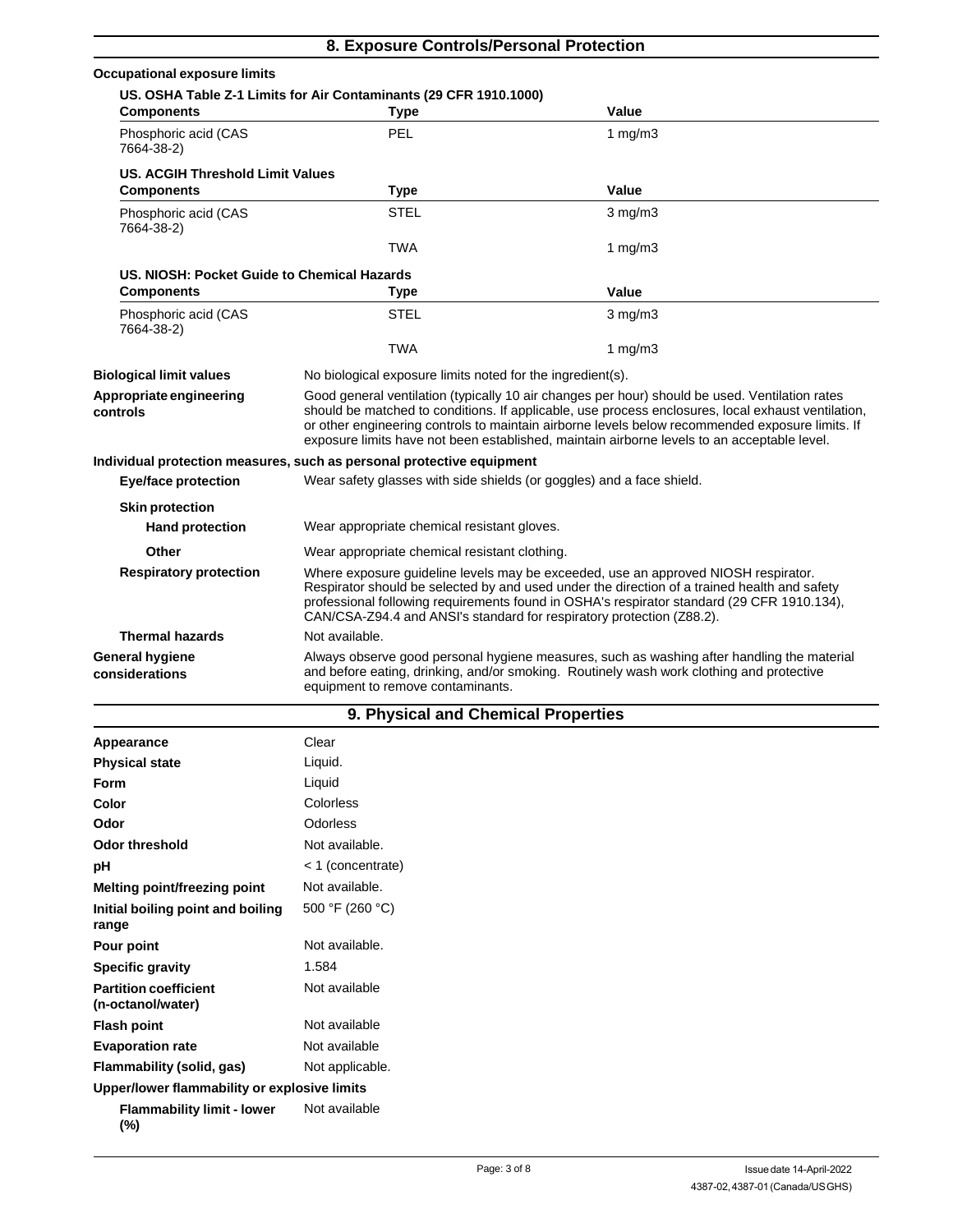| <b>Flammability limit - upper</b><br>$(\% )$ | Not available  |
|----------------------------------------------|----------------|
| Explosive limit - lower (%)                  | Not available. |
| Explosive limit - upper (%)                  | Not available. |
| Vapor pressure                               | $0.03$ mmHq    |
| Vapor density                                | Not available  |
| <b>Relative density</b>                      | Not available. |
| Solubility(ies)                              | Complete       |
| <b>Auto-ignition temperature</b>             | Not available  |
| <b>Decomposition temperature</b>             | Not available. |
| <b>Viscosity</b>                             | Not available. |

## **10. Stability and Reactivity**

| <b>Reactivity</b>                            | Reacts vigorously with alkaline material or metals.                                                                                |  |
|----------------------------------------------|------------------------------------------------------------------------------------------------------------------------------------|--|
| <b>Possibility of hazardous</b><br>reactions | No dangerous reaction known under conditions of normal use.                                                                        |  |
| <b>Chemical stability</b>                    | Material is stable under normal conditions.                                                                                        |  |
| <b>Conditions to avoid</b>                   | Reacts violently with strong alkaline substances. This product may react with reducing agents. Do<br>not mix with other chemicals. |  |
| Incompatible materials                       | This product may react with reducing agents.<br>Do not mix with other chemicals.                                                   |  |
| <b>Hazardous decomposition</b><br>products   | May include and are not limited to: Oxides of phosphorus. Hydrogen gas.                                                            |  |

## **11. Toxicological Information**

**Routes of exposure Inhalation. Ingestion. Skin contact. Eye contact.** 

#### **Information on likely routes of exposure**

| Ingestion                                                                          | Causes digestive tract burns.                                                                                                                                                                                         |
|------------------------------------------------------------------------------------|-----------------------------------------------------------------------------------------------------------------------------------------------------------------------------------------------------------------------|
| Inhalation                                                                         | May cause irritation to the respiratory system.                                                                                                                                                                       |
| <b>Skin contact</b>                                                                | Causes severe skin burns.                                                                                                                                                                                             |
| Eye contact                                                                        | Causes serious eye damage.                                                                                                                                                                                            |
| Symptoms related to the<br>physical, chemical and<br>toxicological characteristics | Burning pain and severe corrosive skin damage. Causes serious eye damage. Symptoms may<br>include stinging, tearing, redness, swelling, and blurred vision. Permanent eye damage including<br>blindness could result. |

### **Information on toxicological effects**

#### **Acute toxicity**

| <b>Components</b>                    | <b>Species</b>                           | <b>Test Results</b> |
|--------------------------------------|------------------------------------------|---------------------|
| Phosphoric acid (CAS 7664-38-2)      |                                          |                     |
| Acute<br>Dermal<br>LD50              | Rabbit                                   | 2740 mg/kg          |
| Inhalation<br><b>LC50</b>            | Not available                            |                     |
| Oral<br>LD <sub>50</sub>             | Rat                                      | 1530 mg/kg          |
| Skin corrosion/irritation            | Causes severe skin burns and eye damage. |                     |
| <b>Exposure minutes</b>              | Not available.                           |                     |
| Erythema value                       | Not available.                           |                     |
| Oedema value                         | Not available.                           |                     |
| Serious eye damage/eye<br>irritation | Causes serious eye damage.               |                     |
| Corneal opacity value                | Not available.                           |                     |
| Iris lesion value                    | Not available.                           |                     |
| Conjunctival reddening<br>value      | Not available.                           |                     |
| Conjunctival oedema value            | Not available.                           |                     |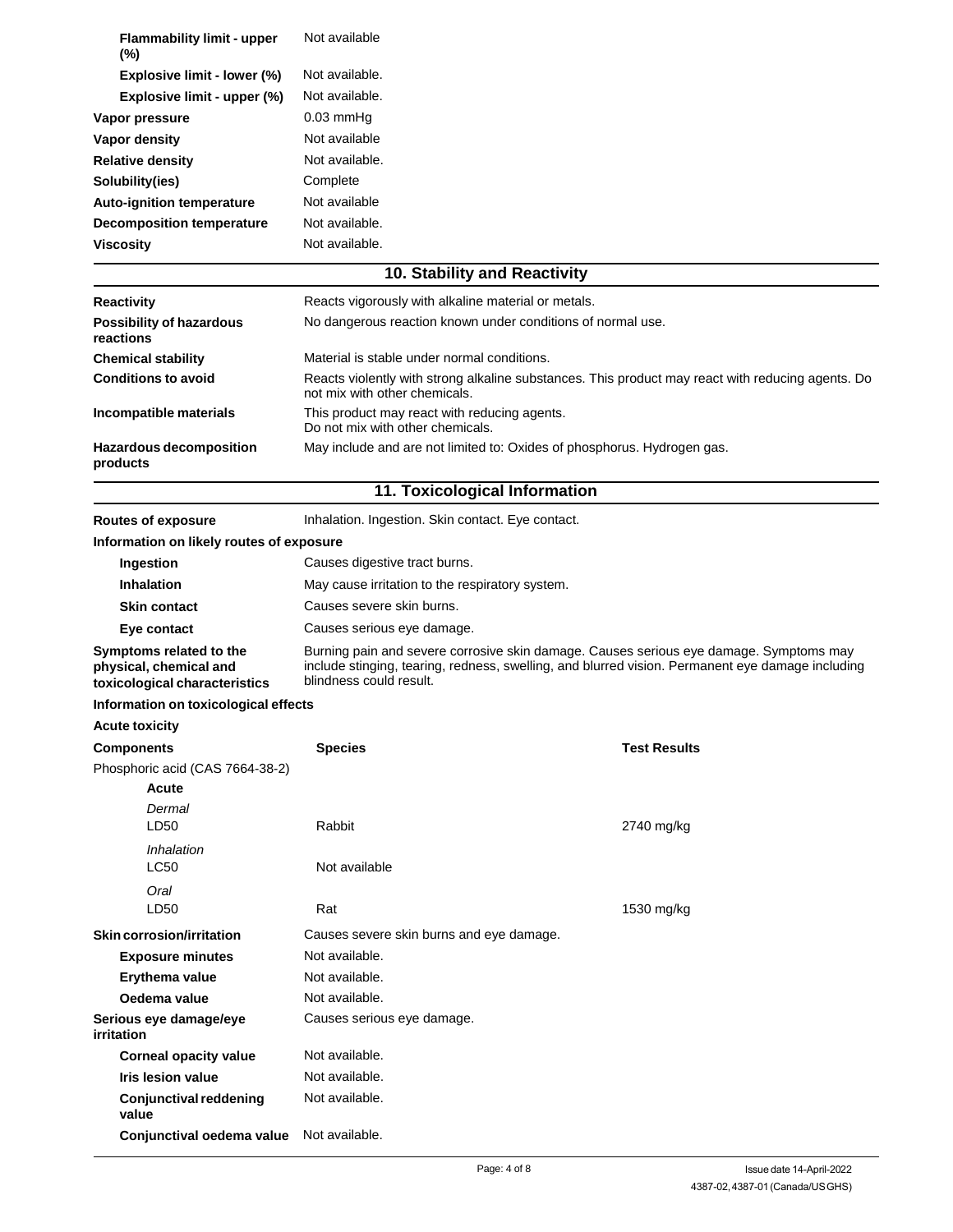| Recover days                                                                                                    |                                                                                                                                                                                                                                                                                                                                      | Not available.                                                                                                                                                                                       |                                                                                                                                                                                                  |  |
|-----------------------------------------------------------------------------------------------------------------|--------------------------------------------------------------------------------------------------------------------------------------------------------------------------------------------------------------------------------------------------------------------------------------------------------------------------------------|------------------------------------------------------------------------------------------------------------------------------------------------------------------------------------------------------|--------------------------------------------------------------------------------------------------------------------------------------------------------------------------------------------------|--|
| Respiratory or skin sensitization                                                                               |                                                                                                                                                                                                                                                                                                                                      |                                                                                                                                                                                                      |                                                                                                                                                                                                  |  |
| <b>Respiratory sensitization</b>                                                                                | Not available.                                                                                                                                                                                                                                                                                                                       |                                                                                                                                                                                                      |                                                                                                                                                                                                  |  |
| <b>Skin sensitization</b>                                                                                       |                                                                                                                                                                                                                                                                                                                                      | This product is not expected to cause skin sensitization.                                                                                                                                            |                                                                                                                                                                                                  |  |
| <b>Mutagenicity</b>                                                                                             |                                                                                                                                                                                                                                                                                                                                      | No data available to indicate product or any components present at greater than 0.1% are<br>mutagenic or genotoxic.                                                                                  |                                                                                                                                                                                                  |  |
| Carcinogenicity                                                                                                 |                                                                                                                                                                                                                                                                                                                                      | This product is not considered to be a carcinogen by IARC, NTP, or OSHA.                                                                                                                             |                                                                                                                                                                                                  |  |
|                                                                                                                 |                                                                                                                                                                                                                                                                                                                                      | US. OSHA Specifically Regulated Substances (29 CFR 1910.1001-1050)                                                                                                                                   |                                                                                                                                                                                                  |  |
| Not listed.                                                                                                     |                                                                                                                                                                                                                                                                                                                                      |                                                                                                                                                                                                      |                                                                                                                                                                                                  |  |
| <b>Reproductive toxicity</b>                                                                                    |                                                                                                                                                                                                                                                                                                                                      | This product is not expected to cause reproductive or developmental effects.                                                                                                                         |                                                                                                                                                                                                  |  |
| <b>Teratogenicity</b>                                                                                           | Not available.                                                                                                                                                                                                                                                                                                                       |                                                                                                                                                                                                      |                                                                                                                                                                                                  |  |
| Specific target organ toxicity -<br>single exposure                                                             | Not classified.                                                                                                                                                                                                                                                                                                                      |                                                                                                                                                                                                      |                                                                                                                                                                                                  |  |
| Specific target organ toxicity -<br>repeated exposure                                                           | Not classified.                                                                                                                                                                                                                                                                                                                      |                                                                                                                                                                                                      |                                                                                                                                                                                                  |  |
| <b>Aspiration hazard</b>                                                                                        | Not available.                                                                                                                                                                                                                                                                                                                       |                                                                                                                                                                                                      |                                                                                                                                                                                                  |  |
| <b>Chronic effects</b>                                                                                          |                                                                                                                                                                                                                                                                                                                                      | Prolonged inhalation may be harmful.                                                                                                                                                                 |                                                                                                                                                                                                  |  |
|                                                                                                                 |                                                                                                                                                                                                                                                                                                                                      | 12. Ecological Information                                                                                                                                                                           |                                                                                                                                                                                                  |  |
| <b>Ecotoxicity</b>                                                                                              |                                                                                                                                                                                                                                                                                                                                      | exposure to aquatic organisms and aquatic systems.                                                                                                                                                   | Because of the low pH of this product, it would be expected to produce significant ecotoxicity upon                                                                                              |  |
| Ecotoxicological data                                                                                           |                                                                                                                                                                                                                                                                                                                                      |                                                                                                                                                                                                      |                                                                                                                                                                                                  |  |
| <b>Components</b>                                                                                               |                                                                                                                                                                                                                                                                                                                                      | <b>Species</b>                                                                                                                                                                                       | <b>Test Results</b>                                                                                                                                                                              |  |
| Phosphoric acid (CAS 7664-38-2)                                                                                 |                                                                                                                                                                                                                                                                                                                                      |                                                                                                                                                                                                      |                                                                                                                                                                                                  |  |
| <b>Aquatic</b>                                                                                                  |                                                                                                                                                                                                                                                                                                                                      |                                                                                                                                                                                                      |                                                                                                                                                                                                  |  |
| Acute                                                                                                           |                                                                                                                                                                                                                                                                                                                                      |                                                                                                                                                                                                      |                                                                                                                                                                                                  |  |
| Crustacea                                                                                                       | LC50                                                                                                                                                                                                                                                                                                                                 | Water flea (Daphnia magna)                                                                                                                                                                           | 4.6 mg/L, 12 hr                                                                                                                                                                                  |  |
| Fish                                                                                                            | LC50                                                                                                                                                                                                                                                                                                                                 | Mosquitofish (Gambusia affinis affinis)                                                                                                                                                              | 3 - 3.5 mg/L, 96 hr                                                                                                                                                                              |  |
| Persistence and degradability                                                                                   |                                                                                                                                                                                                                                                                                                                                      | No data is available on the degradability of this product.                                                                                                                                           |                                                                                                                                                                                                  |  |
| <b>Bioaccumulative potential</b>                                                                                | No data available.                                                                                                                                                                                                                                                                                                                   |                                                                                                                                                                                                      |                                                                                                                                                                                                  |  |
| <b>Mobility in soil</b>                                                                                         | No data available.                                                                                                                                                                                                                                                                                                                   |                                                                                                                                                                                                      |                                                                                                                                                                                                  |  |
| <b>Mobility in general</b>                                                                                      | Not available.                                                                                                                                                                                                                                                                                                                       |                                                                                                                                                                                                      |                                                                                                                                                                                                  |  |
| Other adverse effects                                                                                           |                                                                                                                                                                                                                                                                                                                                      | No other adverse environmental effects (e.g. ozone depletion, photochemical ozone creation<br>potential, endocrine disruption, global warming potential) are expected from this component.           |                                                                                                                                                                                                  |  |
|                                                                                                                 |                                                                                                                                                                                                                                                                                                                                      | 13. Disposal Considerations                                                                                                                                                                          |                                                                                                                                                                                                  |  |
| <b>Disposal instructions</b>                                                                                    | This material and its container must be disposed of as hazardous waste.<br>Do not allow this material to drain into sewers/water supplies.<br>Do not contaminate ponds, waterways or ditches with chemical or used container.<br>Dispose of contents/container in accordance with local/regional/national/international regulations. |                                                                                                                                                                                                      |                                                                                                                                                                                                  |  |
| Local disposal regulations                                                                                      |                                                                                                                                                                                                                                                                                                                                      | Dispose in accordance with all applicable regulations.                                                                                                                                               |                                                                                                                                                                                                  |  |
| Hazardous waste code                                                                                            |                                                                                                                                                                                                                                                                                                                                      | The waste code should be assigned in discussion between the user, the producer and the waste<br>disposal company.                                                                                    |                                                                                                                                                                                                  |  |
| Waste from residues / unused<br>products                                                                        | Dispose of in accordance with local regulations.<br>Empty containers or liners may retain some product residues. This material and its container must<br>be disposed of in a safe manner (see: Disposal instructions).                                                                                                               |                                                                                                                                                                                                      |                                                                                                                                                                                                  |  |
| <b>Contaminated packaging</b>                                                                                   | emptied.                                                                                                                                                                                                                                                                                                                             | Empty containers should be taken to an approved waste handling site for recycling or disposal.<br>Since emptied containers may retain product residue, follow label warnings even after container is |                                                                                                                                                                                                  |  |
|                                                                                                                 |                                                                                                                                                                                                                                                                                                                                      | <b>14. Transport Information</b>                                                                                                                                                                     |                                                                                                                                                                                                  |  |
| <b>Transport of Dangerous Goods</b><br>(TDG) Proof of Classification<br>U.S. Department of Transportation (DOT) |                                                                                                                                                                                                                                                                                                                                      |                                                                                                                                                                                                      | In accordance with Part 2.2.1 (SOR/2014-152) of the Transportation of Dangerous Goods<br>Regulations, we certify that the classification of this product is correct as of the SDS date of issue. |  |
| <b>Basic shipping requirements:</b>                                                                             |                                                                                                                                                                                                                                                                                                                                      |                                                                                                                                                                                                      |                                                                                                                                                                                                  |  |

| UN number                 | UN1805                   |
|---------------------------|--------------------------|
| Proper shipping name      | Phosphoric acid solution |
| <b>Hazard class</b>       | Limited Quantity - US    |
| Packing group             | Ш                        |
| <b>Special provisions</b> | A7, IB3, N34, T4, TP1    |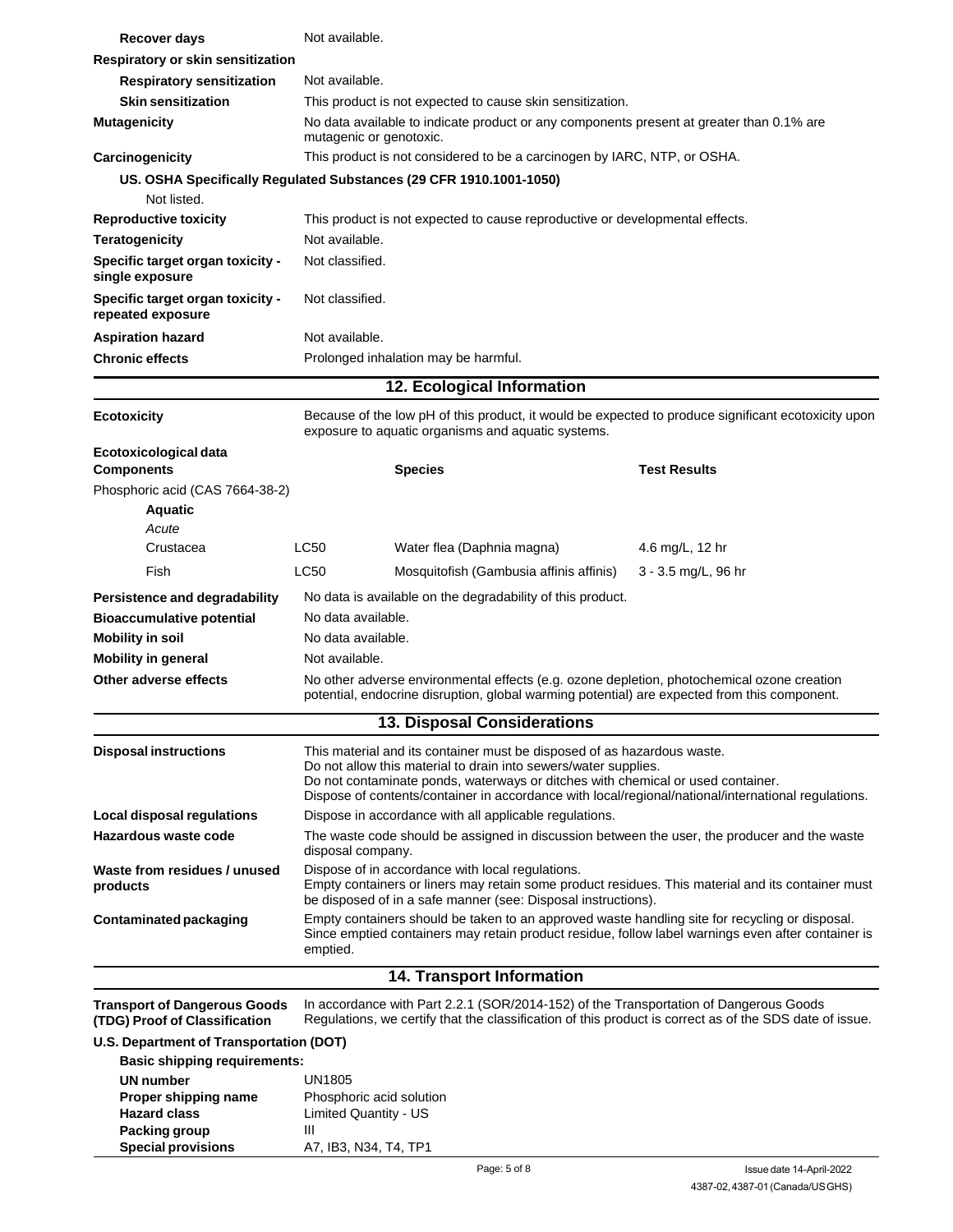| <b>Transportation of Dangerous Goods (TDG - Canada)</b>                                              |                                                                                                                                                     |  |  |
|------------------------------------------------------------------------------------------------------|-----------------------------------------------------------------------------------------------------------------------------------------------------|--|--|
| <b>Basic shipping requirements:</b>                                                                  |                                                                                                                                                     |  |  |
| <b>UN number</b><br>Proper shipping name<br><b>Hazard class</b><br>Packing group<br>IATA/ICAO (Air)  | <b>UN1805</b><br>PHOSPHORIC ACID SOLUTION<br>Limited Quantity - Canada<br>Ш                                                                         |  |  |
| <b>Basic shipping requirements:</b>                                                                  |                                                                                                                                                     |  |  |
| <b>UN number</b><br>Proper shipping name<br><b>Hazard class</b><br>Packing group                     | <b>UN1805</b><br>Phosphoric acid, solution<br><b>Limited Quantity - IATA</b><br>Ш                                                                   |  |  |
| <b>IMDG (Marine Transport)</b>                                                                       |                                                                                                                                                     |  |  |
| <b>Basic shipping requirements:</b>                                                                  |                                                                                                                                                     |  |  |
| <b>UN number</b><br>Proper shipping name<br><b>Hazard class</b><br>Packing group                     | <b>UN1805</b><br>PHOSPHORIC ACID SOLUTION<br>Limited Quantity - US<br>Ш                                                                             |  |  |
| DOT; IMDG; TDG                                                                                       |                                                                                                                                                     |  |  |
| <b>IATA</b>                                                                                          |                                                                                                                                                     |  |  |
|                                                                                                      | 15. Regulatory Information                                                                                                                          |  |  |
| <b>Canadian federal regulations</b>                                                                  | This product has been classified in accordance with the hazard criteria of the HPR and the SDS<br>contains all the information required by the HPR. |  |  |
| Export Control List (CEPA 1999, Schedule 3)<br>Not listed.<br><b>Greenhouse Gases</b><br>Not listed. |                                                                                                                                                     |  |  |
| <b>Precursor Control Regulations</b>                                                                 |                                                                                                                                                     |  |  |
| Not regulated.                                                                                       |                                                                                                                                                     |  |  |
| <b>WHMIS 2015 Exemptions</b>                                                                         | Not applicable                                                                                                                                      |  |  |
| US federal regulations                                                                               | This product is a "Hazardous Chemical" as defined by the OSHA Hazard Communication<br>Standard, 29 CFR 1910.1200.                                   |  |  |
|                                                                                                      | TSCA Section 12(b) Export Notification (40 CFR 707, Subpt. D)                                                                                       |  |  |
| Not regulated.<br><b>CERCLA Hazardous Substance List (40 CFR 302.4)</b>                              |                                                                                                                                                     |  |  |
| Phosphoric acid (CAS 7664-38-2)<br>Not listed.                                                       | Listed.<br>US. OSHA Specifically Regulated Substances (29 CFR 1910.1001-1050)                                                                       |  |  |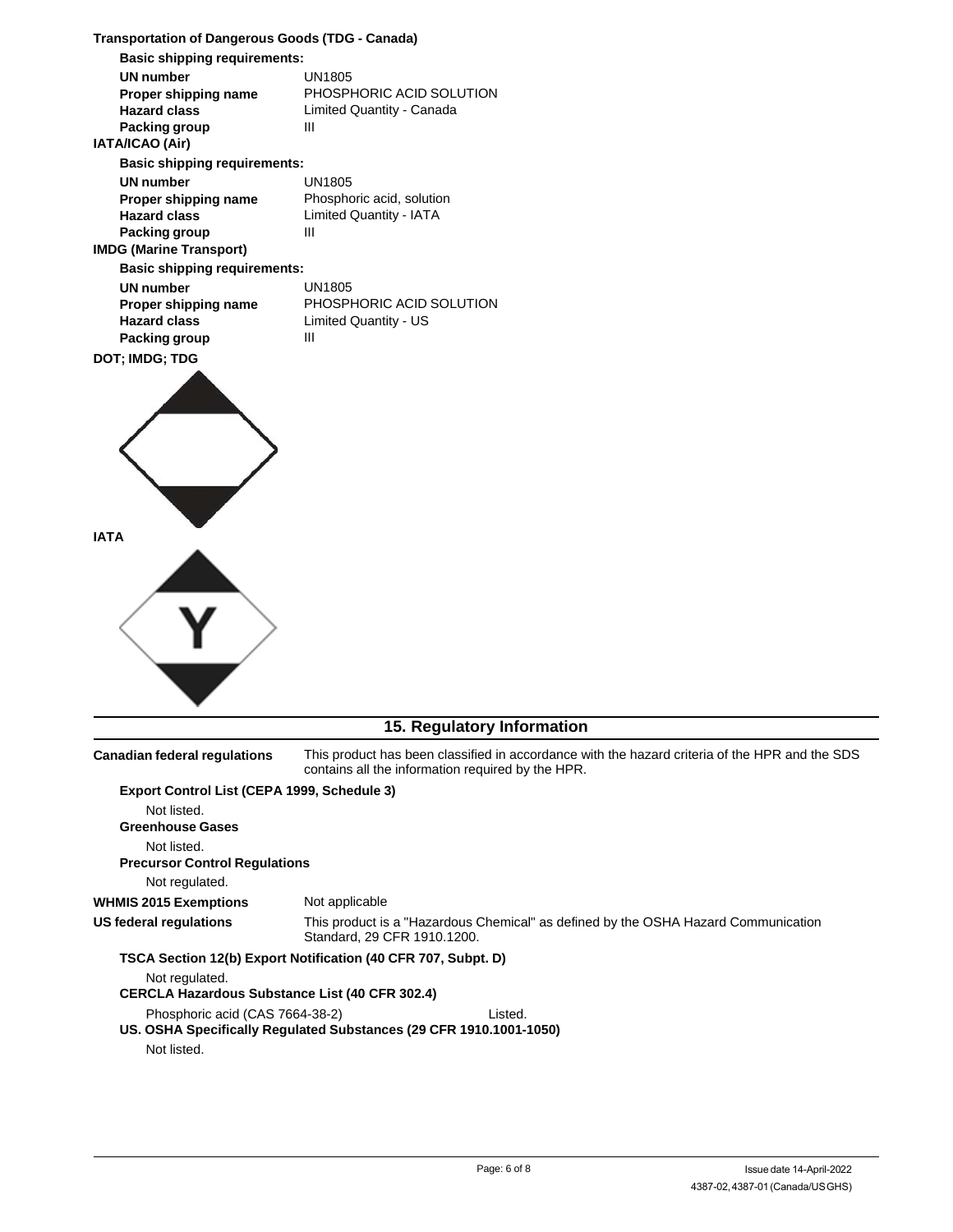#### **Superfund Amendments and Reauthorization Act of 1986 (SARA)**

| <b>Hazard categories</b>                                                                                   | Immediate Hazard - Yes<br>Delayed Hazard - No<br>Fire Hazard - No<br>Pressure Hazard - No<br>Reactivity Hazard - No |                                                                                                                          |                        |
|------------------------------------------------------------------------------------------------------------|---------------------------------------------------------------------------------------------------------------------|--------------------------------------------------------------------------------------------------------------------------|------------------------|
| <b>SARA 302 Extremely</b><br>hazardous substance                                                           | No                                                                                                                  |                                                                                                                          |                        |
| SARA 311/312 Hazardous<br>chemical                                                                         | No.                                                                                                                 |                                                                                                                          |                        |
| SARA 313 (TRI reporting)<br>Not regulated.                                                                 |                                                                                                                     |                                                                                                                          |                        |
| Other federal regulations                                                                                  |                                                                                                                     |                                                                                                                          |                        |
|                                                                                                            | Clean Air Act (CAA) Section 112 Hazardous Air Pollutants (HAPs) List                                                |                                                                                                                          |                        |
| Not regulated.<br>Not regulated.                                                                           | Clean Air Act (CAA) Section 112(r) Accidental Release Prevention (40 CFR 68.130)                                    |                                                                                                                          |                        |
| Clean Water Act (CWA)<br><b>Section 112(r) (40 CFR</b><br>68.130)                                          | Hazardous substance                                                                                                 |                                                                                                                          |                        |
| <b>Safe Drinking Water Act</b><br>(SDWA)                                                                   | Not regulated.                                                                                                      |                                                                                                                          |                        |
| <b>Chemical Code Number</b>                                                                                |                                                                                                                     | Drug Enforcement Administration (DEA). List 2, Essential Chemicals (21 CFR 1310.02(b) and 1310.04(f)(2) and              |                        |
| Not listed.                                                                                                |                                                                                                                     |                                                                                                                          |                        |
| Not regulated.<br><b>DEA Exempt Chemical Mixtures Code Number</b>                                          |                                                                                                                     | Drug Enforcement Administration (DEA). List 1 & 2 Exempt Chemical Mixtures (21 CFR 1310.12(c))                           |                        |
| Not regulated.                                                                                             |                                                                                                                     |                                                                                                                          |                        |
|                                                                                                            |                                                                                                                     | FEMA Priority Substances Respiratory Health and Safety in the Flavor Manufacturing Workplace                             |                        |
| Phosphoric acid (CAS 7664-38-2)                                                                            |                                                                                                                     | High priority                                                                                                            |                        |
| <b>Food and Drug</b><br><b>Administration (FDA)</b>                                                        | Not regulated.                                                                                                      |                                                                                                                          |                        |
| US state regulations                                                                                       |                                                                                                                     |                                                                                                                          |                        |
|                                                                                                            | US - California Hazardous Substances (Director's): Listed substance                                                 |                                                                                                                          |                        |
| Phosphoric acid (CAS 7664-38-2)<br>US - Illinois Chemical Safety Act: Listed substance                     |                                                                                                                     | Listed.                                                                                                                  |                        |
| Phosphoric acid (CAS 7664-38-2)<br>US - Louisiana Spill Reporting: Listed substance                        |                                                                                                                     |                                                                                                                          |                        |
| Phosphoric acid (CAS 7664-38-2)<br>US - Minnesota Haz Subs: Listed substance                               |                                                                                                                     | Listed.                                                                                                                  |                        |
| Phosphoric acid (CAS 7664-38-2)                                                                            |                                                                                                                     | Listed.                                                                                                                  |                        |
| US - New Jersey RTK - Substances: Listed substance                                                         |                                                                                                                     |                                                                                                                          |                        |
| Phosphoric acid (CAS 7664-38-2)<br>US - Texas Effects Screening Levels: Listed substance                   |                                                                                                                     |                                                                                                                          |                        |
| Phosphoric acid (CAS 7664-38-2)<br>US. Massachusetts RTK - Substance List                                  |                                                                                                                     | Listed.                                                                                                                  |                        |
| Phosphoric acid (CAS 7664-38-2)<br>US. New Jersey Worker and Community Right-to-Know Act<br>Not regulated. |                                                                                                                     |                                                                                                                          |                        |
| US. Pennsylvania RTK - Hazardous Substances                                                                |                                                                                                                     |                                                                                                                          |                        |
| Phosphoric acid (CAS 7664-38-2)<br><b>US. Rhode Island RTK</b>                                             |                                                                                                                     |                                                                                                                          |                        |
| Phosphoric acid (CAS 7664-38-2)                                                                            |                                                                                                                     |                                                                                                                          |                        |
| <b>US. California Proposition 65</b>                                                                       |                                                                                                                     |                                                                                                                          |                        |
|                                                                                                            | any chemicals currently listed as carcinogens or reproductive toxins.                                               | California Safe Drinking Water and Toxic Enforcement Act of 1986 (Proposition 65): This material is not known to contain |                        |
| Inventory status                                                                                           |                                                                                                                     |                                                                                                                          |                        |
| Country(s) or region                                                                                       | Inventory name                                                                                                      |                                                                                                                          | On inventory (yes/no)* |
| Canada                                                                                                     | Domestic Substances List (DSL)                                                                                      |                                                                                                                          | Yes                    |
| Canada                                                                                                     | Non-Domestic Substances List (NDSL)                                                                                 |                                                                                                                          | Nc                     |

Yes No